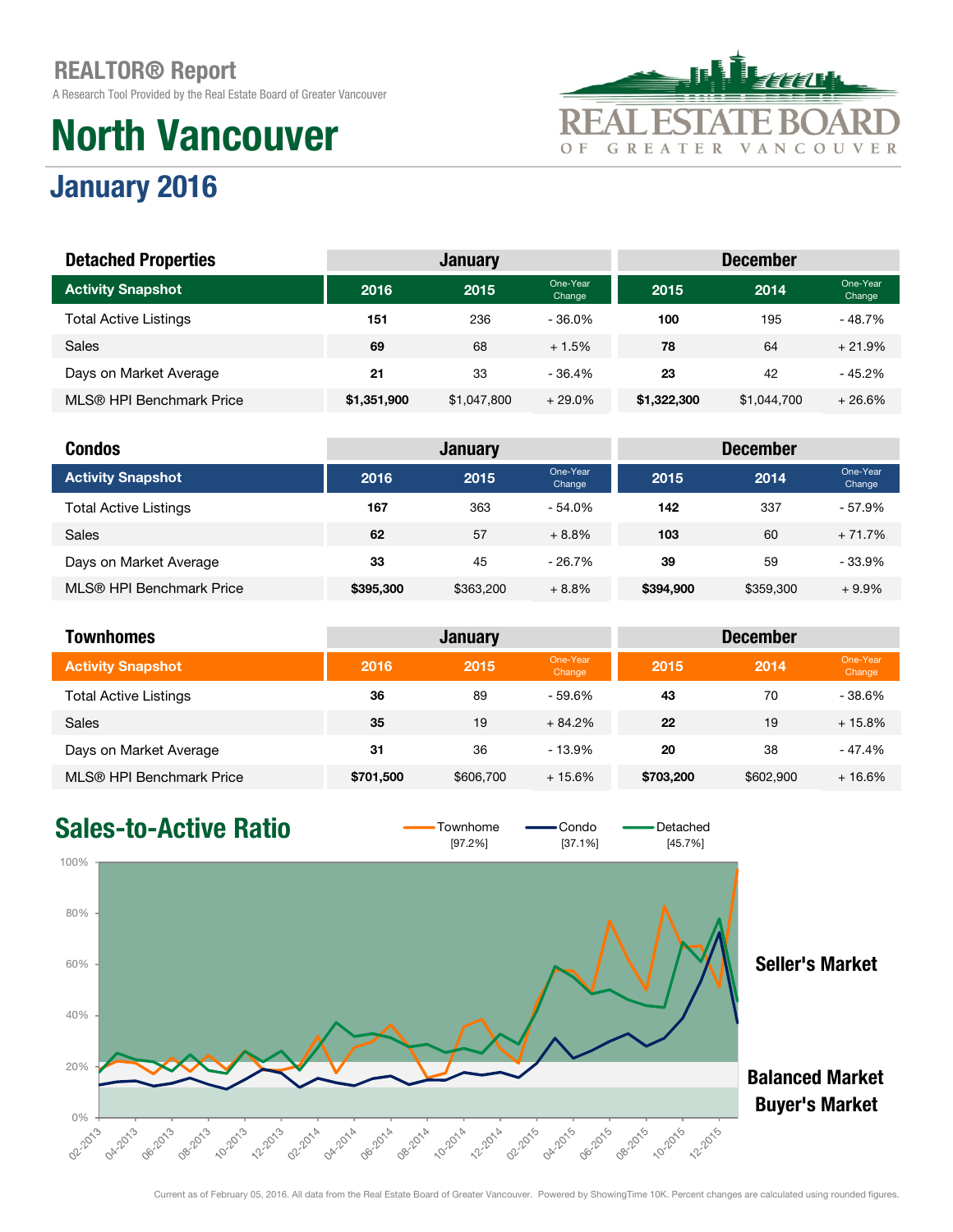A Research Tool Provided by the Real Estate Board of Greater Vancouver

# North Vancouver



## Detached Properties Report – January 2016

| <b>Price Range</b>          | <b>Sales</b> | <b>Active</b><br><b>Listings</b> | <b>Avg Days</b><br>on Market |
|-----------------------------|--------------|----------------------------------|------------------------------|
| \$99,999 and Below          | O            | ŋ                                | ŋ                            |
| \$100,000 to \$199,999      | <sup>0</sup> | 1                                | 0                            |
| \$200,000 to \$399,999      | O            | 1                                | O                            |
| \$400,000 to \$899,999      | 3            | 3                                | 61                           |
| \$900,000 to \$1,499,999    | 22           | 54                               | 15                           |
| \$1,500,000 to \$1,999,999  | 29           | 49                               | 14                           |
| \$2,000,000 to \$2,999,999  | 13           | 33                               | 29                           |
| \$3,000,000 and \$3,999,999 | 2            | $\overline{7}$                   | 76                           |
| \$4,000,000 to \$4,999,999  | U            | 1                                | O                            |
| \$5,000,000 and Above       | $\Omega$     | 2                                | $\Omega$                     |
| <b>TOTAL</b>                | 69           | 151                              | 21                           |

| <b>Price Range</b>          | <b>Sales</b>   | <b>Active</b><br><b>Listings</b> | <b>Avg Days</b><br>on Market | Neighbourhood              | <b>Sales</b>            | <b>Active</b><br><b>Listings</b> | <b>Benchmark</b><br>Price | One-Year<br>Change       |
|-----------------------------|----------------|----------------------------------|------------------------------|----------------------------|-------------------------|----------------------------------|---------------------------|--------------------------|
| \$99,999 and Below          | $\mathbf 0$    | $\pmb{0}$                        | 0                            | <b>Blueridge NV</b>        | 5                       | 2                                | \$1,316,700               | $+30.4%$                 |
| \$100,000 to \$199,999      | 0              | $\mathbf{1}$                     | $\pmb{0}$                    | <b>Boulevard</b>           | 1                       | 5                                | \$1,381,000               | $+26.7%$                 |
| \$200,000 to \$399,999      | $\pmb{0}$      | $\mathbf{1}$                     | 0                            | <b>Braemar</b>             | 0                       | 4                                | \$1,881,100               | + 19.0%                  |
| \$400,000 to \$899,999      | $\mathbf 3$    | $\ensuremath{\mathsf{3}}$        | 61                           | Calverhall                 | 5                       | 9                                | \$1,150,500               | $+23.3%$                 |
| \$900,000 to \$1,499,999    | 22             | 54                               | 15                           | Canyon Heights NV          | 9                       | 11                               | \$1,640,000               | $+28.9%$                 |
| \$1,500,000 to \$1,999,999  | 29             | 49                               | 14                           | Capilano NV                | 0                       | 3                                | \$1,462,200               | $+26.1%$                 |
| \$2,000,000 to \$2,999,999  | 13             | 33                               | 29                           | Central Lonsdale           | 1                       | 4                                | \$1,097,700               | $+24.1%$                 |
| \$3,000,000 and \$3,999,999 | $\overline{c}$ | $\overline{7}$                   | 76                           | Deep Cove                  | $\overline{c}$          | 6                                | \$1,290,300               | $+26.7%$                 |
| \$4,000,000 to \$4,999,999  | $\pmb{0}$      | $\mathbf{1}$                     | $\pmb{0}$                    | Delbrook                   | $\mathbf 0$             | 5                                | \$1,562,700               | $+29.3%$                 |
| \$5,000,000 and Above       | $\pmb{0}$      | $\overline{c}$                   | $\pmb{0}$                    | Dollarton                  | $\mathbf{1}$            | 5                                | \$1,446,800               | $+31.7%$                 |
| <b>TOTAL</b>                | 69             | 151                              | 21                           | Edgemont                   | 6                       | $\overline{7}$                   | \$1,796,300               | $+29.2%$                 |
|                             |                |                                  |                              | Forest Hills NV            | 3                       | $\overline{c}$                   | \$1,727,100               | $+31.7%$                 |
|                             |                |                                  |                              | Grouse Woods               | $\mathbf 0$             | 0                                | \$1,494,300               | $+26.6%$                 |
|                             |                |                                  |                              | Hamilton                   | $\mathbf{1}$            | 5                                | \$1,070,900               | $+23.3%$                 |
|                             |                |                                  |                              | <b>Hamilton Heights</b>    | 0                       | 1                                | \$0                       | --                       |
|                             |                |                                  |                              | Indian Arm                 | $\mathbf 0$             | 5                                | \$0                       | $\overline{\phantom{a}}$ |
|                             |                |                                  |                              | <b>Indian River</b>        | $\sqrt{2}$              | 1                                | \$1,256,100               | $+26.4%$                 |
|                             |                |                                  |                              | Lower Lonsdale             | $\mathbf{1}$            | $\mathbf{1}$                     | \$1,110,700               | $+25.3%$                 |
|                             |                |                                  |                              | Lynn Valley                | 12                      | 10                               | \$1,241,800               | $+31.7%$                 |
|                             |                |                                  |                              | Lynnmour                   | $\pmb{0}$               | 6                                | \$1,001,200               | $+28.3%$                 |
|                             |                |                                  |                              | Norgate                    | 0                       | 1                                | \$1,020,800               | $+24.4%$                 |
|                             |                |                                  |                              | Northlands                 | $\pmb{0}$               | 0                                | \$1,863,000               | $+24.1%$                 |
|                             |                |                                  |                              | Pemberton Heights          | $\overline{\mathbf{c}}$ | 3                                | \$1,371,300               | $+23.5%$                 |
|                             |                |                                  |                              | Pemberton NV               | $\pmb{0}$               | 3                                | \$930,700                 | $+20.7%$                 |
|                             |                |                                  |                              | <b>Princess Park</b>       | 0                       | $\overline{c}$                   | \$1,351,000               | $+33.9%$                 |
|                             |                |                                  |                              | Queensbury                 | 1                       | 4                                | \$1,152,400               | $+22.3%$                 |
|                             |                |                                  |                              | Roche Point                | 0                       | 2                                | \$1,199,400               | $+22.8%$                 |
|                             |                |                                  |                              | Seymour NV                 | $\mathbf 0$             | 0                                | \$0                       |                          |
|                             |                |                                  |                              | Tempe                      | 0                       | 0                                | \$1,486,100               | $+25.8%$                 |
|                             |                |                                  |                              | <b>Upper Delbrook</b>      | $\overline{2}$          | 1                                | \$1,682,400               | $+28.7%$                 |
|                             |                |                                  |                              | <b>Upper Lonsdale</b>      | 8                       | 24                               | \$1,357,300               | $+34.9%$                 |
|                             |                |                                  |                              | Westlynn                   | $\overline{c}$          | 5                                | \$1,148,000               | $+31.3%$                 |
|                             |                |                                  |                              | <b>Westlynn Terrace</b>    | 1                       | 3                                | \$1,259,600               | $+30.3%$                 |
|                             |                |                                  |                              | <b>Windsor Park NV</b>     | $\overline{c}$          | $\overline{\mathbf{c}}$          | \$1,186,300               | $+34.5%$                 |
|                             |                |                                  |                              | Woodlands-Sunshine-Cascade | 0                       | 5                                | \$0                       |                          |
|                             |                |                                  |                              | Total*                     | 69                      | 151                              | \$1,351,900               | $+29.0%$                 |

\* This represents the total of the North Vancouver area, not the sum of the areas above.



Current as of February 05, 2016. All data from the Real Estate Board of Greater Vancouver. Powered by ShowingTime 10K. Percent changes are calculated using rounded figures.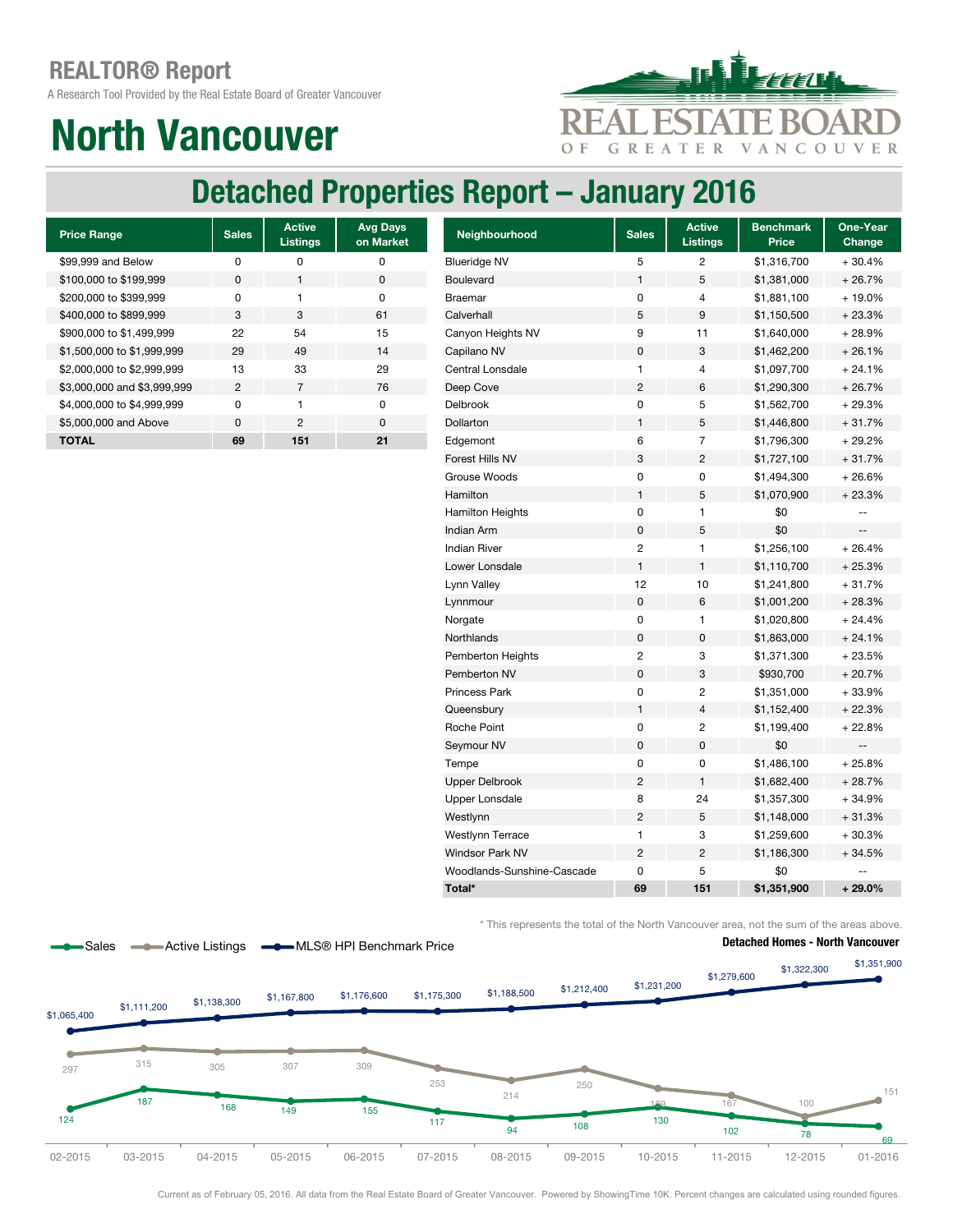A Research Tool Provided by the Real Estate Board of Greater Vancouver

# North Vancouver



## Condo Report – January 2016

| <b>Price Range</b>          | <b>Sales</b> | <b>Active</b><br><b>Listings</b> | <b>Avg Days</b><br>on Market |
|-----------------------------|--------------|----------------------------------|------------------------------|
| \$99,999 and Below          | O            | ŋ                                | ŋ                            |
| \$100,000 to \$199,999      | <sup>0</sup> | 1                                | 0                            |
| \$200,000 to \$399,999      | 32           | 70                               | 36                           |
| \$400,000 to \$899,999      | 27           | 80                               | 31                           |
| \$900,000 to \$1,499,999    | 2            | 10                               | 29                           |
| \$1,500,000 to \$1,999,999  | 1            | 5                                | $\mathfrak{p}$               |
| \$2,000,000 to \$2,999,999  | U            | 1                                | ŋ                            |
| \$3,000,000 and \$3,999,999 | <sup>0</sup> | <sup>0</sup>                     | ŋ                            |
| \$4,000,000 to \$4,999,999  | U            | U                                | ŋ                            |
| \$5,000,000 and Above       | U            | <sup>n</sup>                     | ŋ                            |
| Total                       | 62           | 167                              | 33                           |

| <b>Price Range</b>          | <b>Sales</b>   | <b>Active</b><br><b>Listings</b> | <b>Avg Days</b><br>on Market | Neighbourhood              | <b>Sales</b>   | <b>Active</b><br><b>Listings</b> | <b>Benchmark</b><br><b>Price</b> | One-Year<br>Change       |
|-----------------------------|----------------|----------------------------------|------------------------------|----------------------------|----------------|----------------------------------|----------------------------------|--------------------------|
| \$99,999 and Below          | 0              | 0                                | 0                            | <b>Blueridge NV</b>        | 0              | 0                                | \$0                              | --                       |
| \$100,000 to \$199,999      | $\pmb{0}$      | $\mathbf{1}$                     | $\pmb{0}$                    | Boulevard                  | 0              | $\mathsf 0$                      | \$0                              | ÷                        |
| \$200,000 to \$399,999      | 32             | 70                               | 36                           | <b>Braemar</b>             | 0              | 0                                | \$0                              | $\overline{\phantom{a}}$ |
| \$400,000 to \$899,999      | 27             | 80                               | 31                           | Calverhall                 | 0              | $\mathsf 0$                      | \$0                              | --                       |
| \$900,000 to \$1,499,999    | $\overline{c}$ | 10                               | 29                           | Canyon Heights NV          | 0              | 0                                | \$0                              | $\overline{\phantom{a}}$ |
| \$1,500,000 to \$1,999,999  | $\mathbf{1}$   | 5                                | $\overline{2}$               | Capilano NV                | $\mathbf{1}$   | 0                                | \$0                              | --                       |
| \$2,000,000 to \$2,999,999  | $\pmb{0}$      | $\mathbf{1}$                     | $\pmb{0}$                    | Central Lonsdale           | $\overline{7}$ | 61                               | \$448,500                        | $+21.7%$                 |
| \$3,000,000 and \$3,999,999 | $\pmb{0}$      | $\mathsf 0$                      | $\pmb{0}$                    | Deep Cove                  | $\mathbf{1}$   | $\mathsf 0$                      | \$0                              | --                       |
| \$4,000,000 to \$4,999,999  | 0              | $\pmb{0}$                        | $\pmb{0}$                    | Delbrook                   | $\pmb{0}$      | 0                                | \$0                              | --                       |
| \$5,000,000 and Above       | $\pmb{0}$      | $\pmb{0}$                        | $\pmb{0}$                    | Dollarton                  | $\overline{4}$ | $\overline{4}$                   | \$0                              | --                       |
| Total                       | 62             | 167                              | 33                           | Edgemont                   | 0              | 1                                | \$0                              | --                       |
|                             |                |                                  |                              | Forest Hills NV            | $\pmb{0}$      | $\mathsf 0$                      | \$0                              | --                       |
|                             |                |                                  |                              | Grouse Woods               | $\pmb{0}$      | $\mathsf 0$                      | \$0                              | Щ,                       |
|                             |                |                                  |                              | Hamilton                   | $\mathbf{1}$   | 3                                | \$438,100                        | $+18.8%$                 |
|                             |                |                                  |                              | <b>Hamilton Heights</b>    | 0              | $\pmb{0}$                        | \$0                              | --                       |
|                             |                |                                  |                              | Indian Arm                 | $\pmb{0}$      | 0                                | \$0                              | --                       |
|                             |                |                                  |                              | <b>Indian River</b>        | $\mathbf{1}$   | 0                                | \$0                              | Ξ.                       |
|                             |                |                                  |                              | Lower Lonsdale             | 22             | 52                               | \$364,100                        | $+2.0%$                  |
|                             |                |                                  |                              | Lynn Valley                | 8              | 12                               | \$464,000                        | $+8.9%$                  |
|                             |                |                                  |                              | Lynnmour                   | 3              | $\,6$                            | \$378,000                        | $+4.0%$                  |
|                             |                |                                  |                              | Norgate                    | $\mathbf{1}$   | 1                                | \$453,400                        | $+17.6%$                 |
|                             |                |                                  |                              | <b>Northlands</b>          | $\overline{2}$ | 3                                | \$523,300                        | $-3.0%$                  |
|                             |                |                                  |                              | Pemberton Heights          | 0              | 0                                | \$0                              | --                       |
|                             |                |                                  |                              | Pemberton NV               | 5              | 12                               | \$317,200                        | $+16.5%$                 |
|                             |                |                                  |                              | Princess Park              | 0              | 0                                | \$0                              | --                       |
|                             |                |                                  |                              | Queensbury                 | 0              | $\mathsf 0$                      | \$0                              | --                       |
|                             |                |                                  |                              | Roche Point                | 4              | 8                                | \$372,900                        | $-4.0%$                  |
|                             |                |                                  |                              | Seymour NV                 | $\pmb{0}$      | 0                                | \$0                              | ÷                        |
|                             |                |                                  |                              | Tempe                      | 0              | 0                                | \$0                              | --                       |
|                             |                |                                  |                              | <b>Upper Delbrook</b>      | $\mathbf{1}$   | 0                                | \$0                              | $\qquad \qquad -$        |
|                             |                |                                  |                              | <b>Upper Lonsdale</b>      | $\mathbf{1}$   | 4                                | \$433,000                        | $+10.7%$                 |
|                             |                |                                  |                              | Westlynn                   | $\pmb{0}$      | 0                                | \$0                              | $- -$                    |
|                             |                |                                  |                              | <b>Westlynn Terrace</b>    | $\pmb{0}$      | 0                                | \$0                              | --                       |
|                             |                |                                  |                              | Windsor Park NV            | $\pmb{0}$      | $\pmb{0}$                        | \$0                              | $\overline{\phantom{a}}$ |
|                             |                |                                  |                              | Woodlands-Sunshine-Cascade | 0              | 0                                | \$0                              |                          |
|                             |                |                                  |                              | Total*                     | 62             | 167                              | \$395,300                        | $+8.8%$                  |

\* This represents the total of the North Vancouver area, not the sum of the areas above.



Current as of February 05, 2016. All data from the Real Estate Board of Greater Vancouver. Powered by ShowingTime 10K. Percent changes are calculated using rounded figures.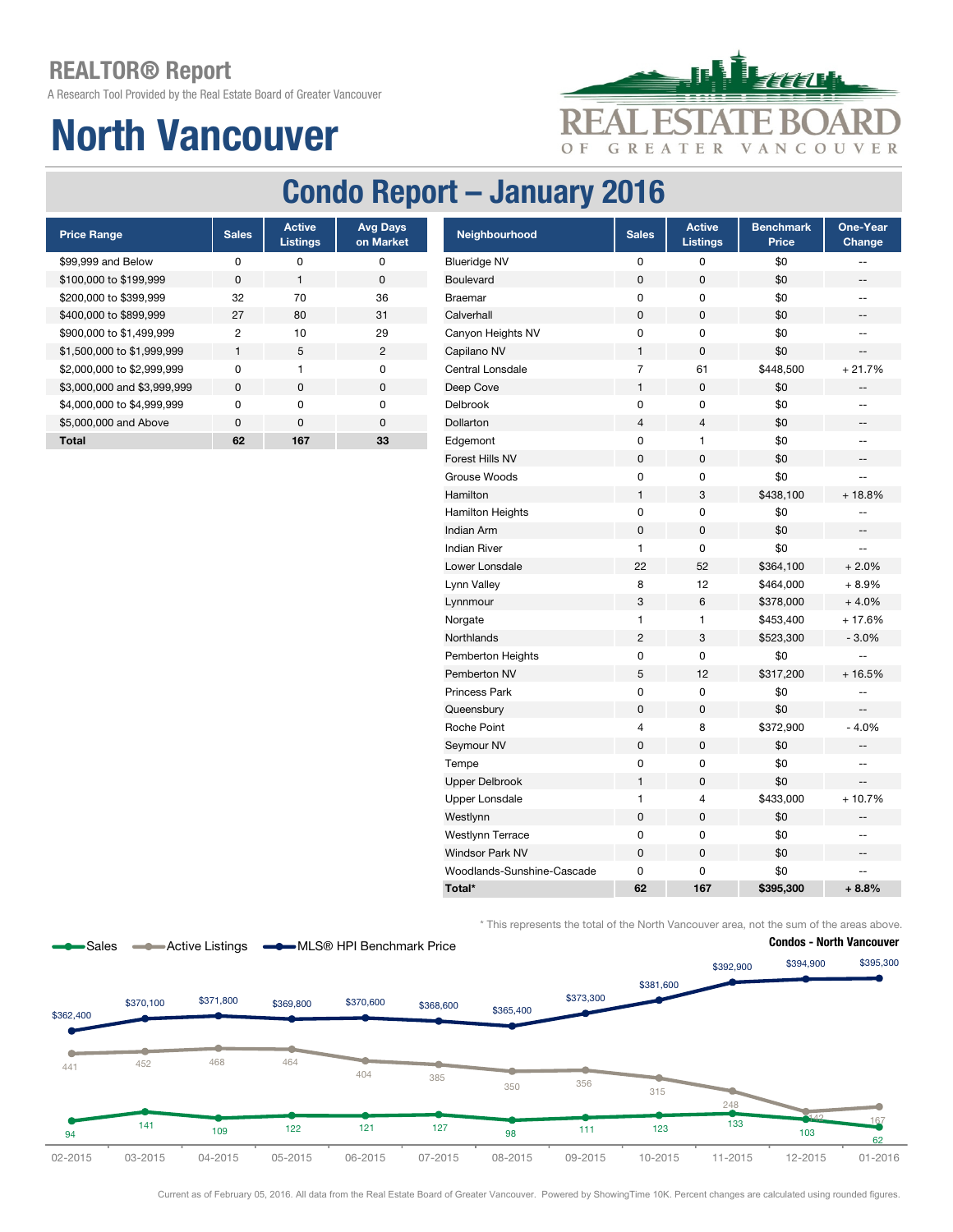A Research Tool Provided by the Real Estate Board of Greater Vancouver

# North Vancouver



## Townhomes Report – January 2016

| <b>Price Range</b>          | <b>Sales</b> | <b>Active</b><br><b>Listings</b> | Days on<br><b>Market</b> |
|-----------------------------|--------------|----------------------------------|--------------------------|
| \$99,999 and Below          | U            | O                                | 0                        |
| \$100,000 to \$199,999      | $\Omega$     | $\Omega$                         | <sup>0</sup>             |
| \$200,000 to \$399,999      | 2            | 2                                | 73                       |
| \$400,000 to \$899,999      | 24           | 26                               | 25                       |
| \$900,000 to \$1,499,999    | 9            | 7                                | 36                       |
| \$1,500,000 to \$1,999,999  | $\Omega$     | 1                                | $\Omega$                 |
| \$2,000,000 to \$2,999,999  | U            | O                                | O                        |
| \$3,000,000 and \$3,999,999 | $\Omega$     | $\Omega$                         | <sup>0</sup>             |
| \$4,000,000 to \$4,999,999  | U            | U                                | U                        |
| \$5,000,000 and Above       | U            | $\Omega$                         | U                        |
| <b>TOTAL</b>                | 35           | 36                               | 31                       |

| <b>Price Range</b>          | <b>Sales</b>   | <b>Active</b><br><b>Listings</b> | Days on<br><b>Market</b> | Neighbourhood              | <b>Sales</b>              | <b>Active</b><br><b>Listings</b> | <b>Benchmark</b><br><b>Price</b> | <b>One-Year</b><br>Change |
|-----------------------------|----------------|----------------------------------|--------------------------|----------------------------|---------------------------|----------------------------------|----------------------------------|---------------------------|
| \$99,999 and Below          | $\pmb{0}$      | $\pmb{0}$                        | $\pmb{0}$                | <b>Blueridge NV</b>        | $\pmb{0}$                 | $\mathsf 0$                      | \$0                              | $\overline{\phantom{a}}$  |
| \$100,000 to \$199,999      | $\pmb{0}$      | $\pmb{0}$                        | $\pmb{0}$                | Boulevard                  | $\pmb{0}$                 | $\mathsf 0$                      | \$0                              | --                        |
| \$200,000 to \$399,999      | $\overline{c}$ | $\overline{c}$                   | 73                       | <b>Braemar</b>             | 0                         | 0                                | \$0                              | $\overline{\phantom{a}}$  |
| \$400,000 to \$899,999      | 24             | 26                               | 25                       | Calverhall                 | $\pmb{0}$                 | $\mathbf 0$                      | \$0                              | $-\hbox{--}$              |
| \$900,000 to \$1,499,999    | 9              | $\overline{7}$                   | 36                       | Canyon Heights NV          | $\pmb{0}$                 | 0                                | \$0                              | $\overline{\phantom{a}}$  |
| \$1,500,000 to \$1,999,999  | $\pmb{0}$      | $\mathbf{1}$                     | $\pmb{0}$                | Capilano NV                | $\pmb{0}$                 | $\mathsf 0$                      | \$0                              | $\overline{\phantom{a}}$  |
| \$2,000,000 to \$2,999,999  | 0              | $\pmb{0}$                        | $\pmb{0}$                | Central Lonsdale           | 5                         | 12                               | \$736,200                        | $+15.0%$                  |
| \$3,000,000 and \$3,999,999 | $\pmb{0}$      | $\pmb{0}$                        | $\pmb{0}$                | Deep Cove                  | $\pmb{0}$                 | $\mathsf 0$                      | \$0                              |                           |
| \$4,000,000 to \$4,999,999  | $\pmb{0}$      | $\pmb{0}$                        | $\mathbf 0$              | Delbrook                   | $\pmb{0}$                 | 0                                | \$0                              | --                        |
| \$5,000,000 and Above       | $\pmb{0}$      | $\mathbf 0$                      | $\mathbf 0$              | Dollarton                  | $\mathbf 0$               | $\mathbf{1}$                     | \$0                              | $\overline{\phantom{a}}$  |
| <b>TOTAL</b>                | 35             | 36                               | 31                       | Edgemont                   | $\pmb{0}$                 | 0                                | \$0                              | $\overline{\phantom{a}}$  |
|                             |                |                                  |                          | Forest Hills NV            | $\mathsf 0$               | $\mathsf 0$                      | \$0                              | $\overline{\phantom{a}}$  |
|                             |                |                                  |                          | Grouse Woods               | $\pmb{0}$                 | 0                                | \$0                              | $\overline{\phantom{a}}$  |
|                             |                |                                  |                          | Hamilton                   | $\ensuremath{\mathsf{3}}$ | $\overline{c}$                   | \$638,000                        | $+17.0%$                  |
|                             |                |                                  |                          | <b>Hamilton Heights</b>    | $\pmb{0}$                 | 0                                | \$0                              | $-$                       |
|                             |                |                                  |                          | Indian Arm                 | $\mathbf 0$               | $\mathbf 0$                      | \$0                              | $\overline{\phantom{a}}$  |
|                             |                |                                  |                          | <b>Indian River</b>        | $\mathbf{1}$              | 0                                | \$803,700                        | $+17.8%$                  |
|                             |                |                                  |                          | Lower Lonsdale             | $\overline{4}$            | $\mathbf{1}$                     | \$763,900                        | $+16.3%$                  |
|                             |                |                                  |                          | Lynn Valley                | 3                         | 5                                | \$669,000                        | $+16.8%$                  |
|                             |                |                                  |                          | Lynnmour                   | $\overline{c}$            | 0                                | \$558,400                        | $+13.3%$                  |
|                             |                |                                  |                          | Norgate                    | $\pmb{0}$                 | $\overline{c}$                   | \$710,800                        | $+13.3%$                  |
|                             |                |                                  |                          | Northlands                 | $\overline{4}$            | 1                                | \$857,100                        | $+16.2%$                  |
|                             |                |                                  |                          | Pemberton Heights          | 0                         | 0                                | \$0                              | --                        |
|                             |                |                                  |                          | Pemberton NV               | $\pmb{0}$                 | 0                                | \$0                              | --                        |
|                             |                |                                  |                          | Princess Park              | $\mathbf 0$               | 0                                | \$0                              | $\overline{\phantom{a}}$  |
|                             |                |                                  |                          | Queensbury                 | $\pmb{0}$                 | 0                                | \$0                              | $\overline{\phantom{a}}$  |
|                             |                |                                  |                          | Roche Point                | $\mathbf{1}$              | $\overline{2}$                   | \$723,700                        | $+16.6%$                  |
|                             |                |                                  |                          | Seymour NV                 | $\pmb{0}$                 | $\mathbf 0$                      | \$0                              | --                        |
|                             |                |                                  |                          | Tempe                      | 0                         | 0                                | \$0                              | $\overline{\phantom{a}}$  |
|                             |                |                                  |                          | <b>Upper Delbrook</b>      | $\pmb{0}$                 | $\mathsf 0$                      | \$0                              | $\overline{\phantom{a}}$  |
|                             |                |                                  |                          | <b>Upper Lonsdale</b>      | $\pmb{0}$                 | 3                                | \$0                              | $\overline{\phantom{a}}$  |
|                             |                |                                  |                          | Westlynn                   | $\mathbf{1}$              | $\mathbf 0$                      | \$615,300                        | $+17.0%$                  |
|                             |                |                                  |                          | Westlynn Terrace           | $\pmb{0}$                 | $\mathsf 0$                      | \$0                              | $-$                       |
|                             |                |                                  |                          | <b>Windsor Park NV</b>     | $\mathsf 0$               | 0                                | \$0                              | $\overline{\phantom{a}}$  |
|                             |                |                                  |                          | Woodlands-Sunshine-Cascade | $\pmb{0}$                 | 0                                | \$0                              |                           |
|                             |                |                                  |                          | Total*                     | 35                        | 36                               | \$701,500                        | $+15.6%$                  |

\* This represents the total of the North Vancouver area, not the sum of the areas above.



Current as of February 05, 2016. All data from the Real Estate Board of Greater Vancouver. Powered by ShowingTime 10K. Percent changes are calculated using rounded figures.